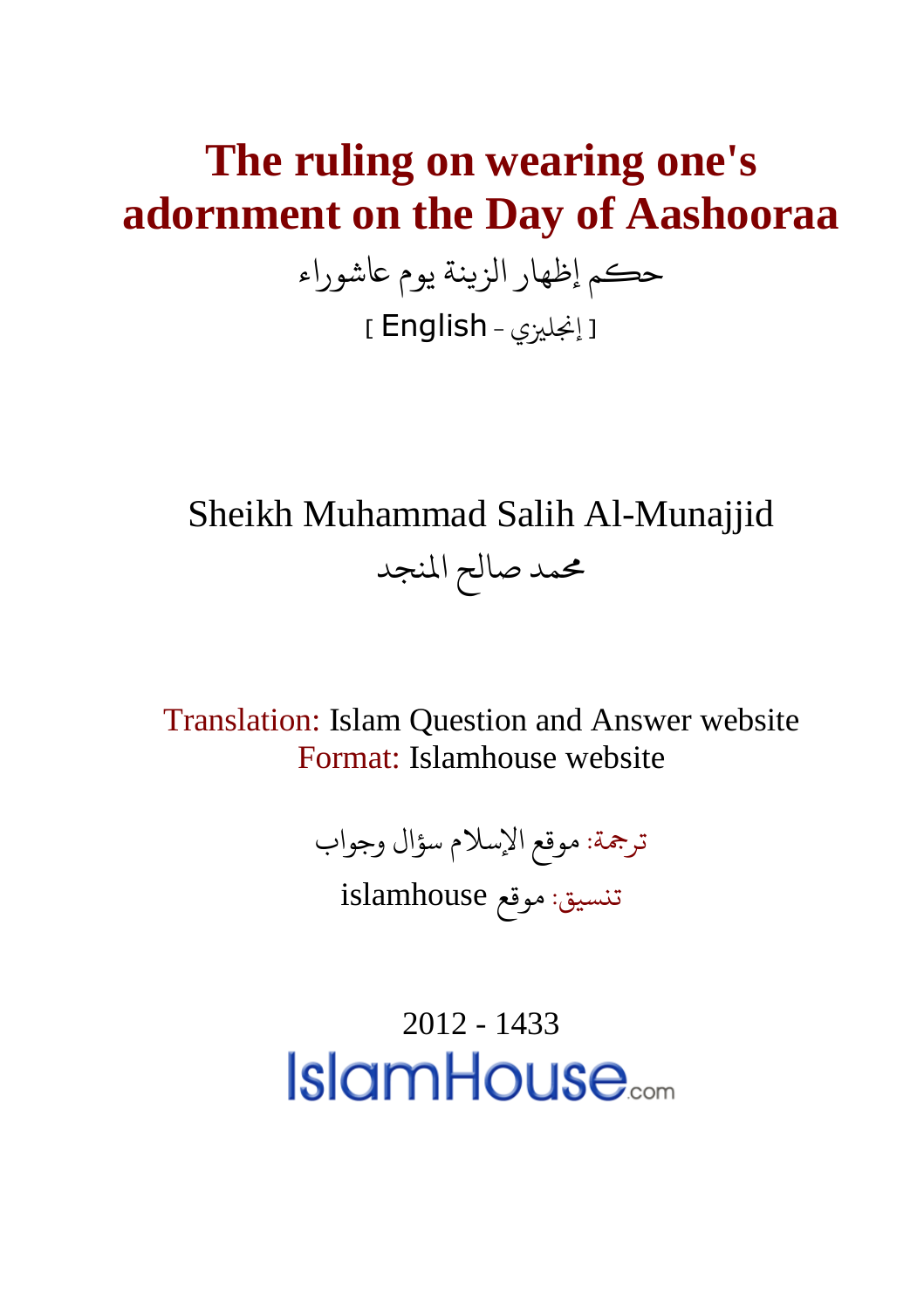## **The ruling on wearing one's adornment on the Day of Aashooraa**

**SHAYKH MIJHA M MAD S-AL-MIJNA LUD** 

I am a student in the girls college and there is a huge number of shiah living among us. Currently they are wearing black for the occasion of Aashooraa . Is it permissible for us in response to wear bright colours and extra adornment for the sole purpose of annoying them?! Is it permissible for us to backbite about them and pray against them, knowing that they have clearly expressed hatred for us? And I have seen one of them wearing amulets on which are written mysterious words and she had a stick in her hand with which she was pointing to one of the students, and I was harmed by that and am still being harmed. May Allaah reward you with good.

Praise be to Allaah.

It is not permissible for you to wear fancy clothes or anything else on Aashooraa because that may make ignorant people or those with ulterior motives think that the Sunnis are happy about the killing of al-Husayn ibn Ali (may Allaah be pleased with them both), Allaah forbid that that happened with the approval of the Sunnis.

With regard to your interactions with them by backbiting about them and praying against them, and other kinds of actions which are indicative of hatred, this serves no purpose. What we have to do is to strive to call them (to Islam) and to influence them and reform them. If a person is unable to do that, then he or she should turn away from them and leave the dawah activities for those who are able to do them, and not do anything that may put obstacles in the path of dawah.